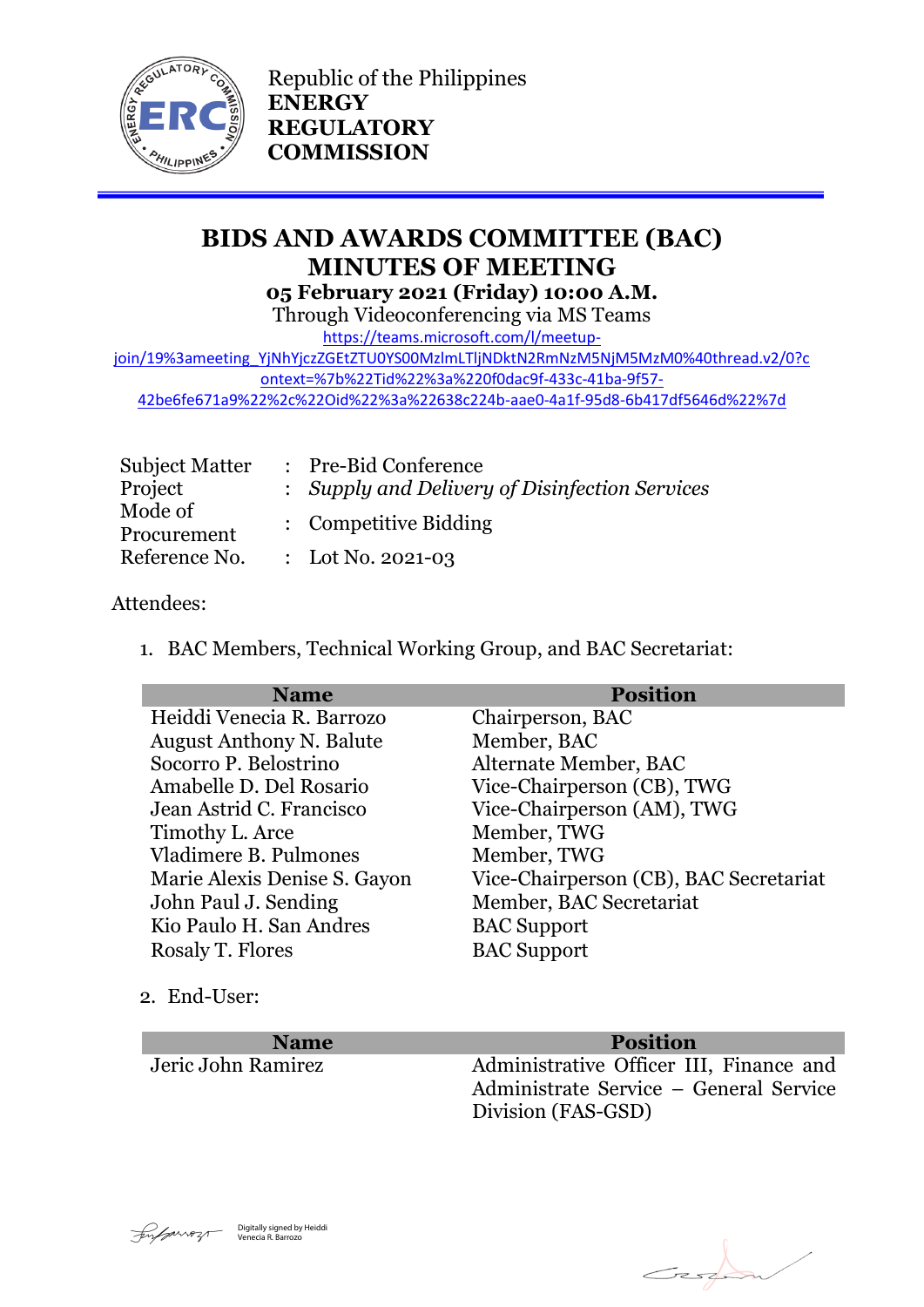3. Prospective Bidders:

| <b>Name</b>            | Company/Organization                             |
|------------------------|--------------------------------------------------|
| Marianne Claire Marino | <b>Power House Pest Control Services</b>         |
|                        | (Power)                                          |
| Karen Tamalayan        | <b>International Sanitization and Protection</b> |
|                        | Suppliers (ISPS) under Philippine Vision         |
|                        | Group Inc. (PVG)                                 |
| <b>Ashley Bennet</b>   | <b>International Sanitization and Protection</b> |
|                        | Suppliers (ISPS) under Philippine Vision         |
|                        | Group Inc. (PVG)                                 |

#### **I. Call to Order**

The Pre-Bid Conference for the *Procurement of Supply and Delivery of Disinfection Services,* with an Approved Budget for the Contract (ABC) of One Million Seven Hundred Sixty-Four Thousand Four Hundred Sixty-Six and 67/100 Pesos (Php1,764,466.67), was called to order at fourteen minutes past ten o'clock in the morning (10:14 A.M.) through videoconferencing via MS Teams, with BAC Chairperson Heiddi Venecia R. Barrozo as the presiding officer.

## **II. Determination of Quorum**

The BAC Secretariat Vice-Chairperson, Atty. Marie Alexis Denise S. Gayon, confirmed the presence of a quorum with the attendance of BAC Chairperson Barrozo, BAC Member August Anthony N. Balute, and BAC Alternate Member Ms. Socorro P. Belostrino.

After having established the required quorum, the BAC Secretariat Vice-Chairperson likewise acknowledged the presence of the Technical Working Group (TWG), BAC Secretariat, support staff, as well as the representatives from the end-user and the prospective bidders.

## **III. Proceedings**

BAC Chairperson Barrozo asked BAC Secretariat Vice-Chairperson Gayon to show on screen the Terms of Reference (TOR) of the project and briefly went over the salient features thereof such as the a) project coverage, b) contract period, c) ABC, d) mode procurement, f) qualifications, g) scope of work, h) duties and responsibilities of the contractor, i) schedule and place of delivery and j) terms of payment.

Digitally signed by Heiddi Venecia R. Barrozo

Geoffen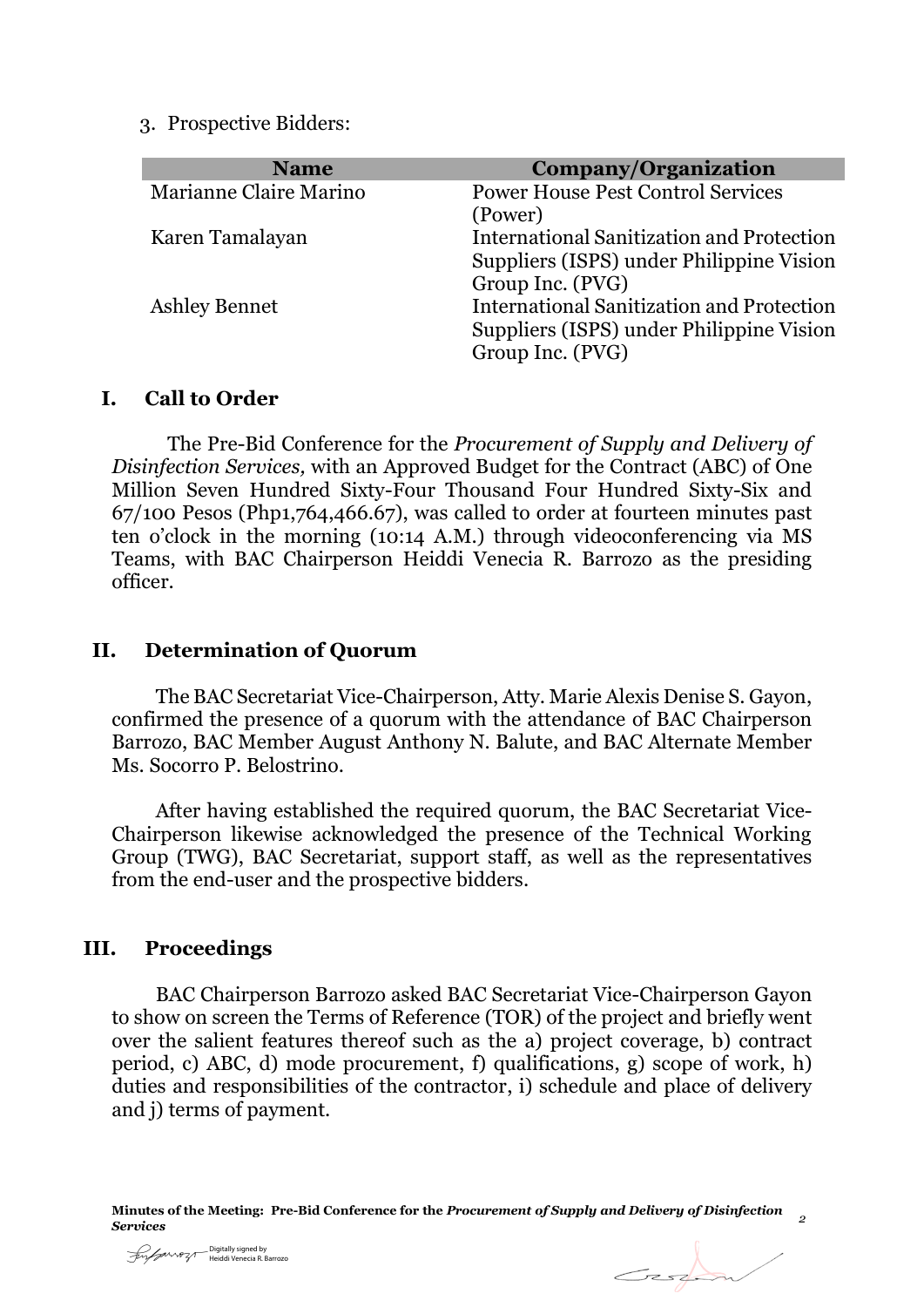# **IV. Question and Answers**

- 1. Ms. Marianne Claire Marino from Power House Pest Control Services asked if the 50% requirement for the Single Largest Completed Contract (SLCC) can be adjusted since disinfection services gained popularity only during the pandemic and that their transactions for the prior years were usually on a per session basis and not for the whole year.
	- The BAC Chairperson acknowledged the question and stated that the BAC will issue the necessary bid bulletin on the matter.
- 2. Mr. Ashley Bennet from International Sanitization and Protection Suppliers (ISPS) under Philippine Vision Group Inc. (PVG) clarified what disinfection standards are they required to meet and whether the solution or disinfectant they have to use must be approved by the Food and Drug Administration of the Philippines (FDA). He then suggested to include in the TOR a requirement that the solution or disinfectant to be supplied is proven effective against COVID-19.
	- Mr. Jeric John Ramirez from Finance and Administrate Service General Service Division answered that it must at least be FDAapproved.
	- The BAC took note of the suggestion and committed to issue the necessary bid bulletin on the matter.
	- Ms. Marino manifested that there is no disinfectant that is FDAapproved. She added that they are currently using a disinfectant that is still pending approval by the FDA.
	- Mr. Bennet counter-manifested that their company is currently using BIOTAB7 which has already been approved by the Philippine FDA as well as the EPA/USA FDA.

The BAC Chairperson reminded the prospective bidders about the following timeline: a) deadline for the submission of request for clarifications on 08 February 2021; b) deadline for the submission of bids on 19 February 2021 at nine o'clock in the morning (09:00 A.M.); and c) bid opening on the same day at ten o'clock in the morning (10:00 A.M.).

The BAC Chairperson requested the prospective bidders to bring the original copies of the documents during the opening of bids for comparison to expedite the process. She also reminded them to use the updated templates provided for by the GPPB which can be accessed through the latter's website

Esta